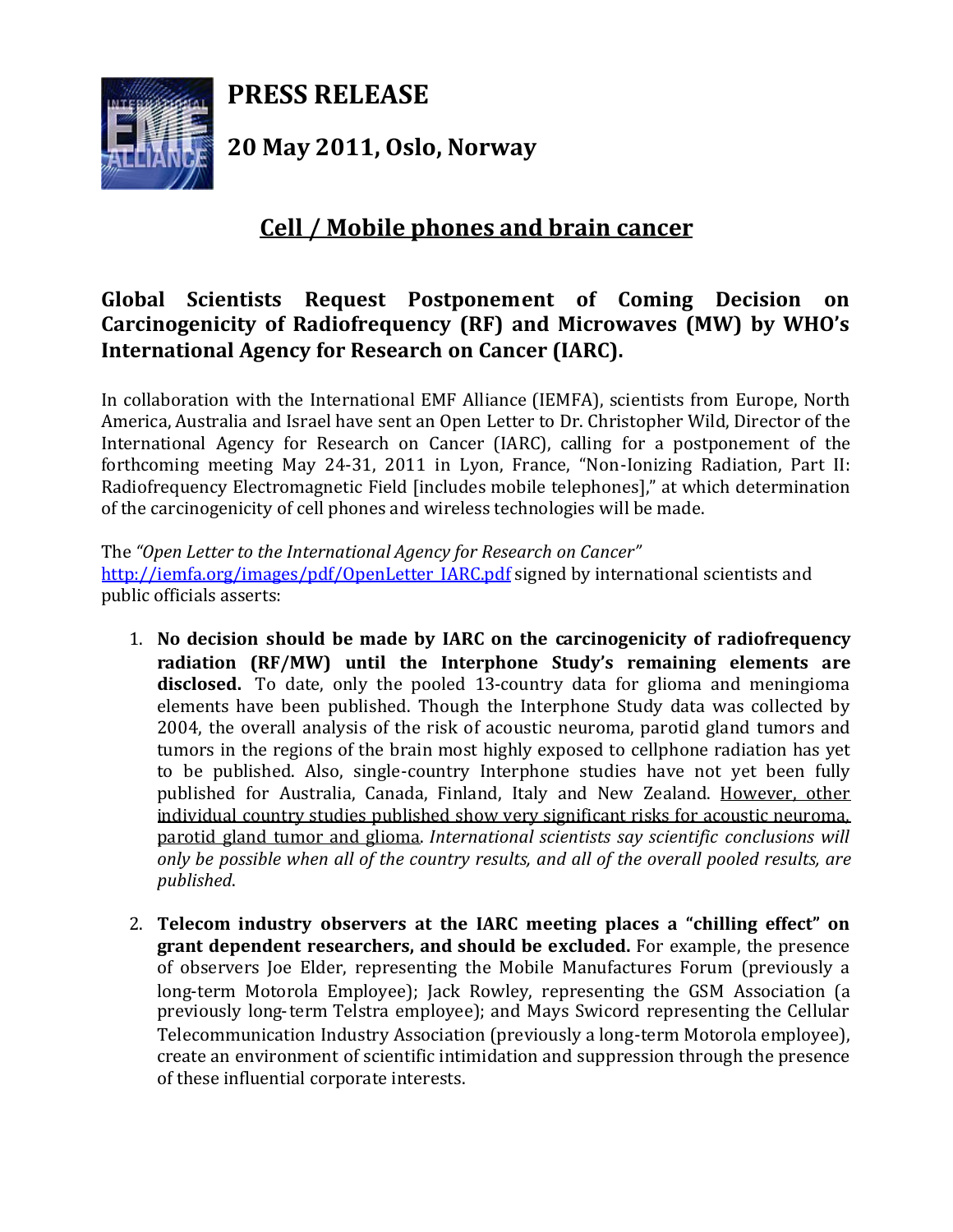3. **IARC's required conflict of interest statements should be made public.** Scientists say IARC, which calls itself 'transparent', must release the conflict-of-interest statements, as do scientific journals, but IARC Officer, Dr. Robert Baan, who will head the upcoming IARC meeting, has refused to release the IARC expert's conflict of interest statements, claiming they are confidential*. It is inappropriate, and lacking in transparency, for a publicly funded organization, in this case funded with approximately 38 million Euros, to hide its conflicts-of-interests statements from public view.*

We also understand that Professor Anders Ahlbom of the Karolinska Institute in Sweden is to Chair the IARC expert group on epidemiology. Professor Ahlbom has repeatedly stated that he believes that mobile phones are "safe" and we call for him to be replaced by a more neutral Chairman.

A recently published paper by International EMF Alliance co-founder, Don Maisch, PhD, of Australia, greatly elaborates on the conflicts of interest at WHO's International Agency for Research on Cancer (IARC). See *"Radiofrequency/Microwave Radiation and the International Agency for Research on Cancer (IARC)—The Problem of Conflict of Interest & Commercial Influence in WHO Agencies and the Need for Public Interest Representation",* at http://www.iemfa.org/index.php/publications/news

**Lloyd Morgan**, brain tumor analyst and lead author of the landmark paper *"Cellphones and Brain Tumors: 15 Reasons for Concern - Science, Spin and the Truth Behind Interphone"* http://electromagnetichealth.org/electromagnetic-health-blog/cellphones-cause-brain-tumors-saysnew-report-by-international-emf-collaborative , says,

*"Leading international scientists fear the telecom-influenced IARC, in the upcoming meeting in Lyon, can not be impartial because grant giving industry executives are Observers and much of IARC's own 2004 data still remains inexplicably unpublished. If a decision is railroaded through in this scenario, indicating that RF/MW does not cause cancer, this would be a great disservice to public health globally and a sad day for science, as there is overwhelming evidence to the contrary. There is evidence of risk of many cancers from long-term use of cell phones, including gliomas (brain cancer), acoustic neuromas (tumors of the acoustic nerve), meningiomas (tumors of the brain lining), salivary gland tumors, eye cancers, testicular cancers and leukemia."*

**Alasdair Philips of Powerwatch** says, *"Letters from many scientists have been sent to Dr. Christopher Wild, Director of IARC, protesting the meeting that will judge on the carcinogenicity of RF/MW, criticizing IARC for holding such a meeting 1) without full disclosure of the remaining 50% of the Interphone study results, six years after completing the data collection; 2) without disclosure of the expert group on epidemiology's conflict of interest statements, and 3) with the heavy presence of powerful telecom industry Observers at the meeting. Thus far, Dr. Wild has not adequately responded to the complaints received from global scientists demanding greater disclosure, accountability and transparency on this important matter. Without these essential ingredients, science loses all integrity."*

Conflicts of interest at IARC are not new. In 2003, the Editor of Lancet Oncology, David Collingridge, submitted a paper on lack of transparency,*"What does IARC have to lose?"* http://www.thelancet.com/journals/lanonc/article/PIIS1470-2045%2803%2901086-6/fulltext

A transparency issue also exists in the current IARC decision-making process, where the database of scientific studies being considered, and studies submitted by global scientists for consideration, have